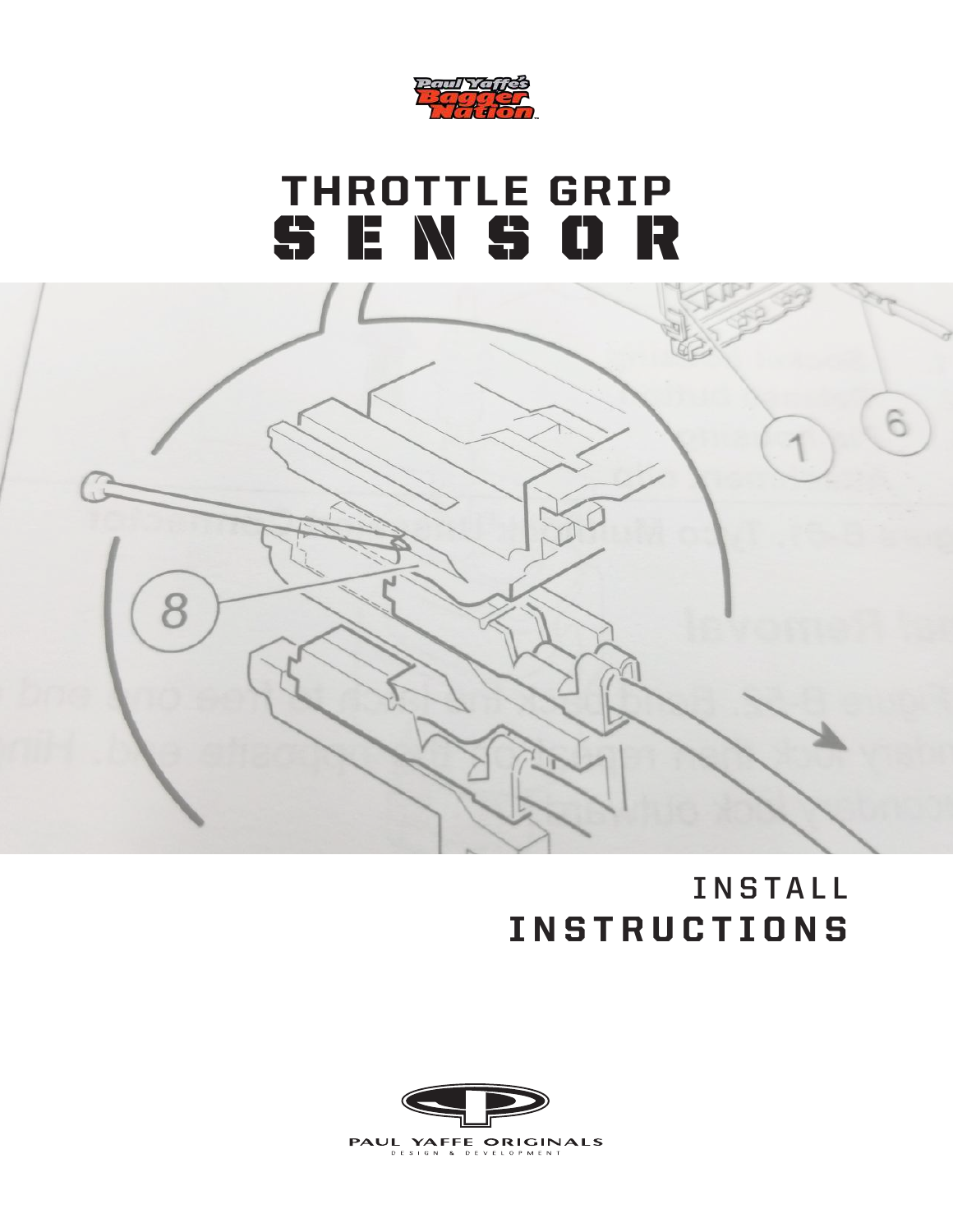**Once you have pulled your throttle sensor**  1. **from your stock bars, you must cut the original sheathing from the sensor harness. (Figure 1 - 2)**





**Using the supplied 1/2" heat shrink, slide heat shrink on & heat to shrink**  2. **in place. You can cut the shrink in half to make this task easier and shrink each piece.** 

**Overlap by about 1/2". (Figure 3-4)**





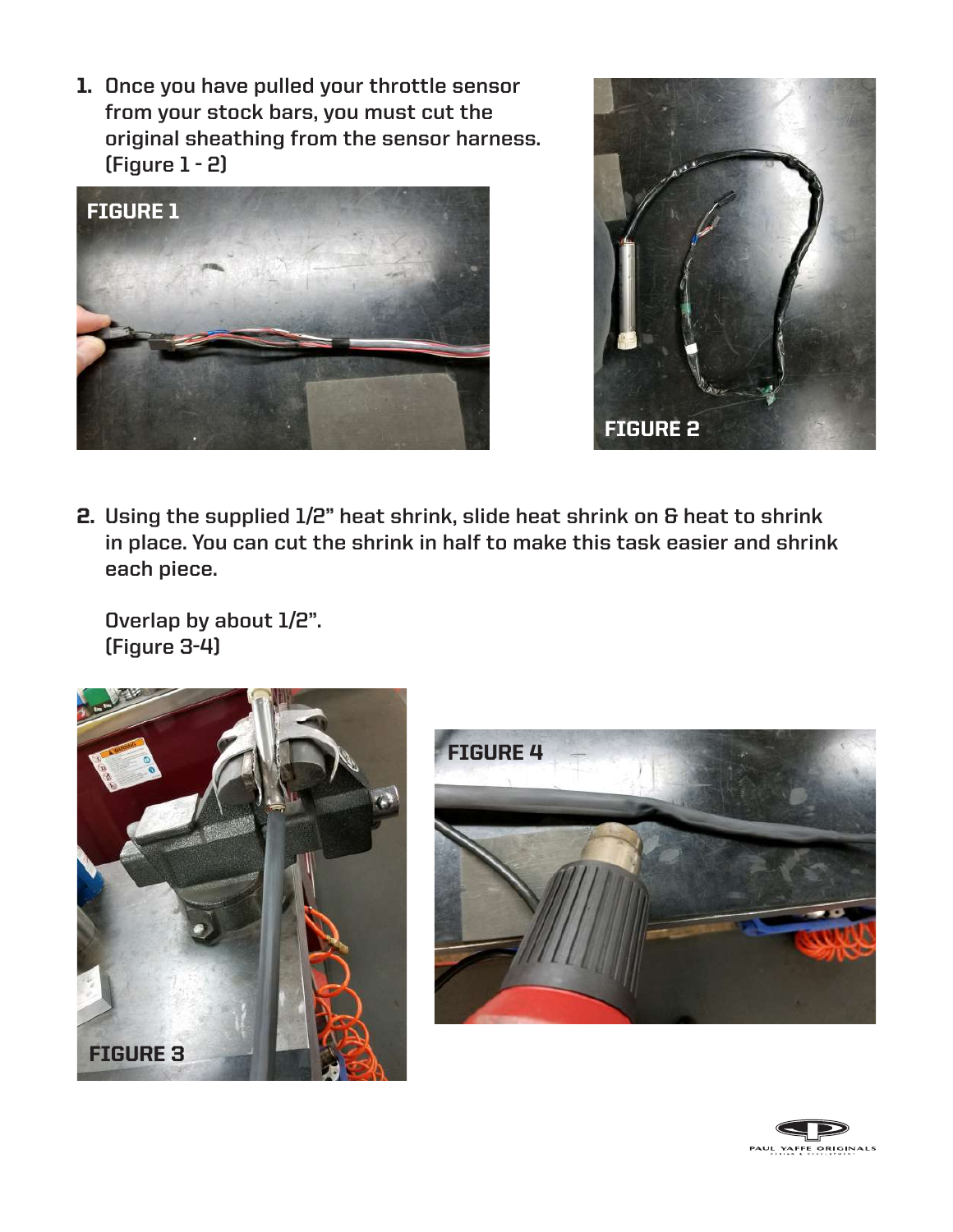

**Unlock back of 2-pin connector, mark side with white wire with Sharpie.**  3. **This will make it easy when you reassemble connector. (Figure 5)**

**Use a pick and lift lock while pulling terminal from connector (Figure 6a. | 6b.)**

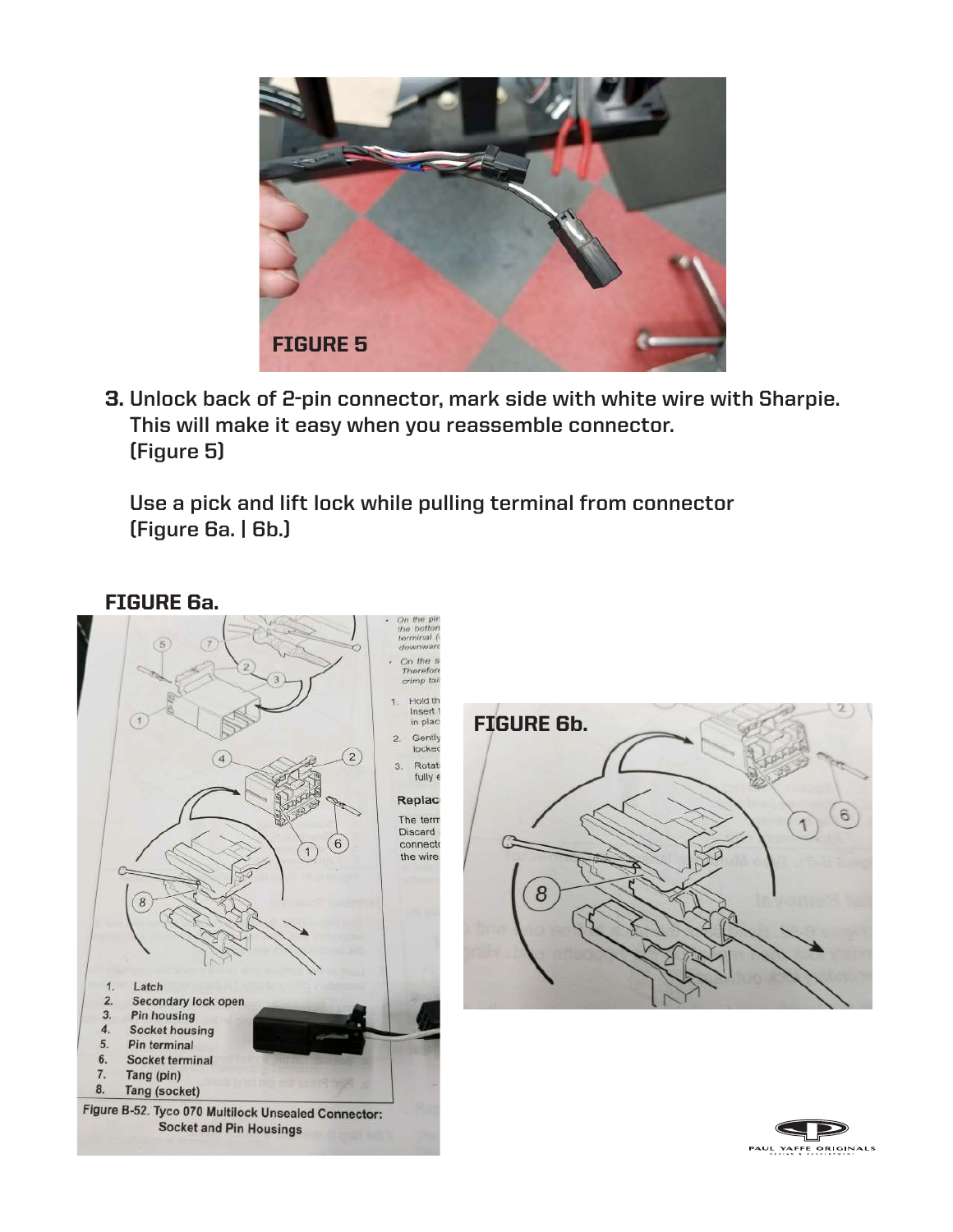**Now secure throttle harness to pull**  4. **wire.** 

**Cut eyelet off end of pull wire, then at 1 1/2" bend pull wire 90o then at 1/4" bend pull wire another 90o. (Figure 7-9)**







**Then insert end of throttle harness**  5.**and twist pull wire around harness one full twist, then cut off excess. Tape harness ends to harness. You may use the supplied silicone lube to help with pulling through bar. (Figure 10)**

**When pulling harness up away from armpit of corner, use a long screwdriver to help push connector by corner. You must push as you pull.** 

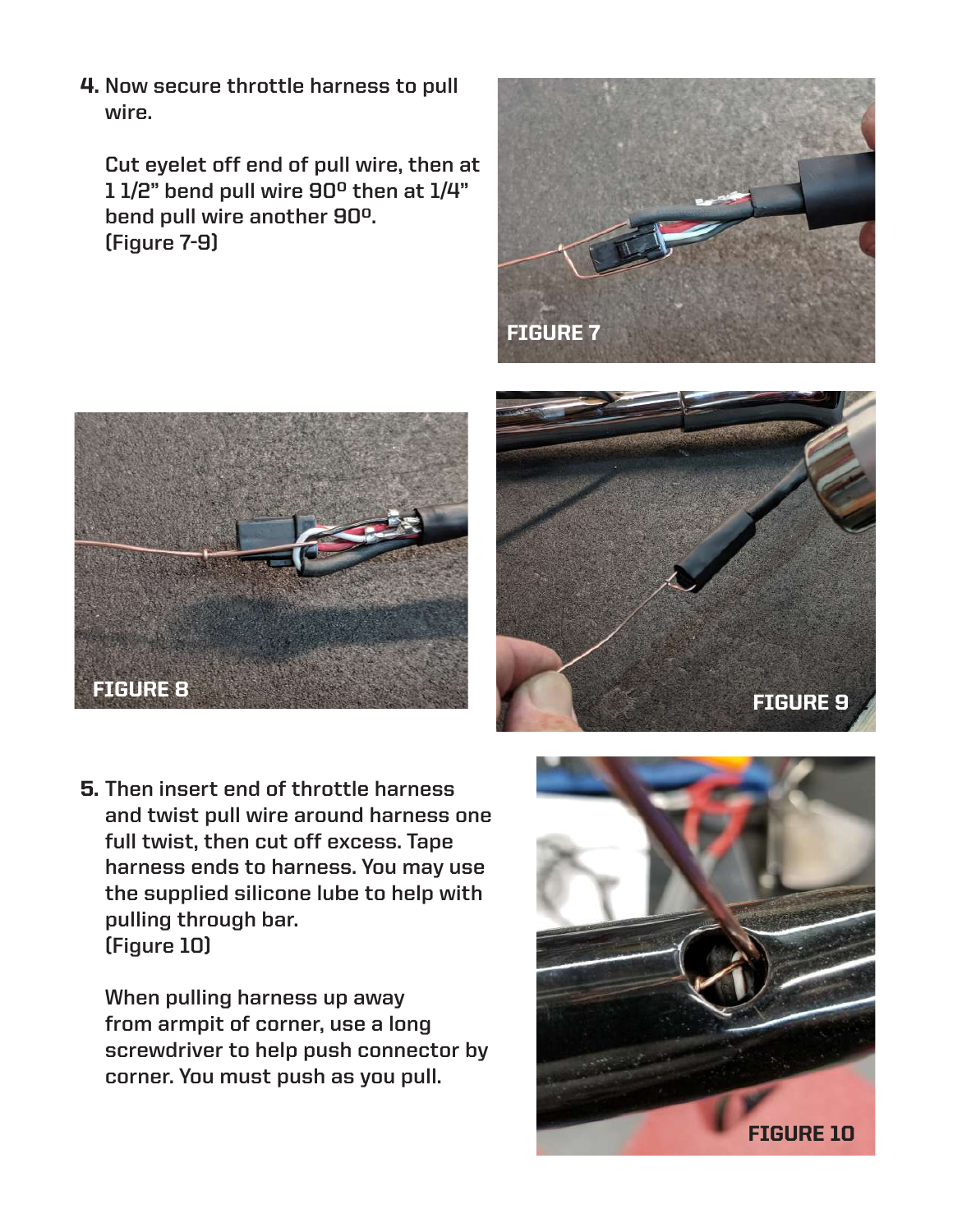**Use hole in bottom of bar to assist with pulling of harness through bottom**  6. **of bar. Use a hook made from wire or a curved pick to assist movement of harness. (Figure 11-12)**

**Do not pierce wires with hook. Work connector through hole in front of bar until throttle twist grip is fully seated in grip tube/slots.**





FIGURE 11 FIGURE 12

**7.** Remove tape and pull wire from harness. **FIGURE 13** 

**Reinstall connector, making sure white wire is in correct slot of connector, close back of connector. (Figure 13)**

**You are ready for grips and controls.**